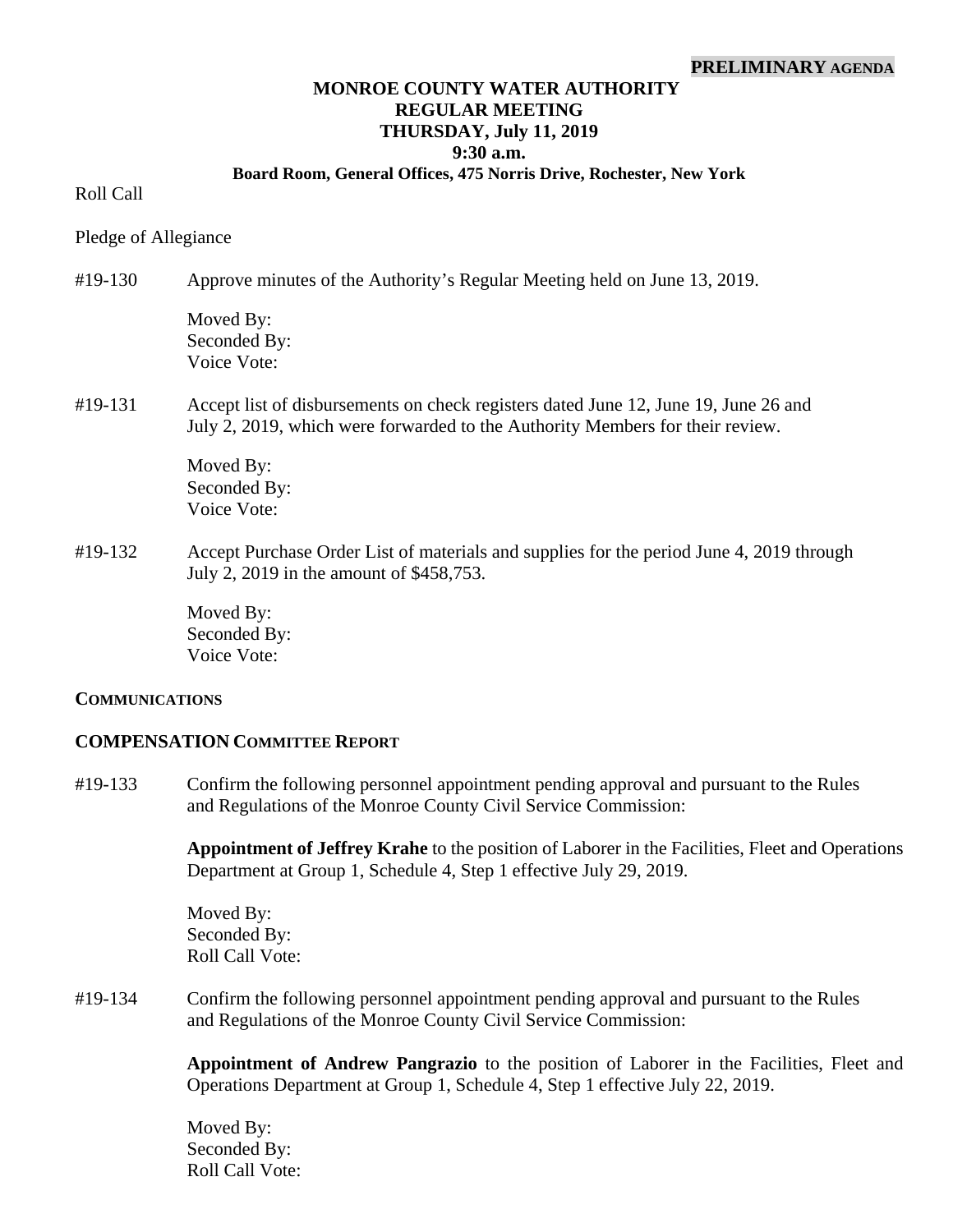#19-135 Confirm the following personnel appointment pending approval and pursuant to the Rules and Regulations of the Monroe County Civil Service Commission:

> **Provisional Appointment of MaryAnn Hussar** to the title of Communications Aide, effective July 15, 2019 at Group 4, Schedule 3.

Moved By: Seconded By: Roll Call Vote:

#19-136 Confirm the following personnel appointment pending approval and pursuant to the Rules and Regulations of the Monroe County Civil Service Commission:

> **Permanent Appointment of Amy Molinari** to the title of Director of Finance/Business Services effective July 15, 2019 at Group 3, Schedule 6.

Moved By: Seconded By: Roll Call Vote:

#19-137 Authorize the **award of a unit price contract** for the SCADA Virtual Private Network Telecommunications Services to Frontier Communications of America, Inc., in the amount of \$130,850 per year for a five year period.

> Moved By: Seconded By: Roll Call Vote:

#19-138 **Authorize execution of 40-year Retail Lease Agreement** with the Town of Pavilion. **WHEREAS**, the Authority is operating the Town of Pavilion's water system in accordance with the existing Retail Lease Agreement dated September 11, 2003; and

 **WHERAS,** the Town is seeking federal funding for the new water districts; and

**WHEREAS**, the Town of Pavilion has requested a renewal of the Retail Lease Agreement with the Authority for a new forty (40) year term.

## **NOW, THEREFORE, BE IT RESOLVED BY THE MEMBERS OF THE MONROE COUNTY WATER AUTHORITY:**

To authorize the execution of a 40-year Retail Lease Agreement with the Town of Pavilion.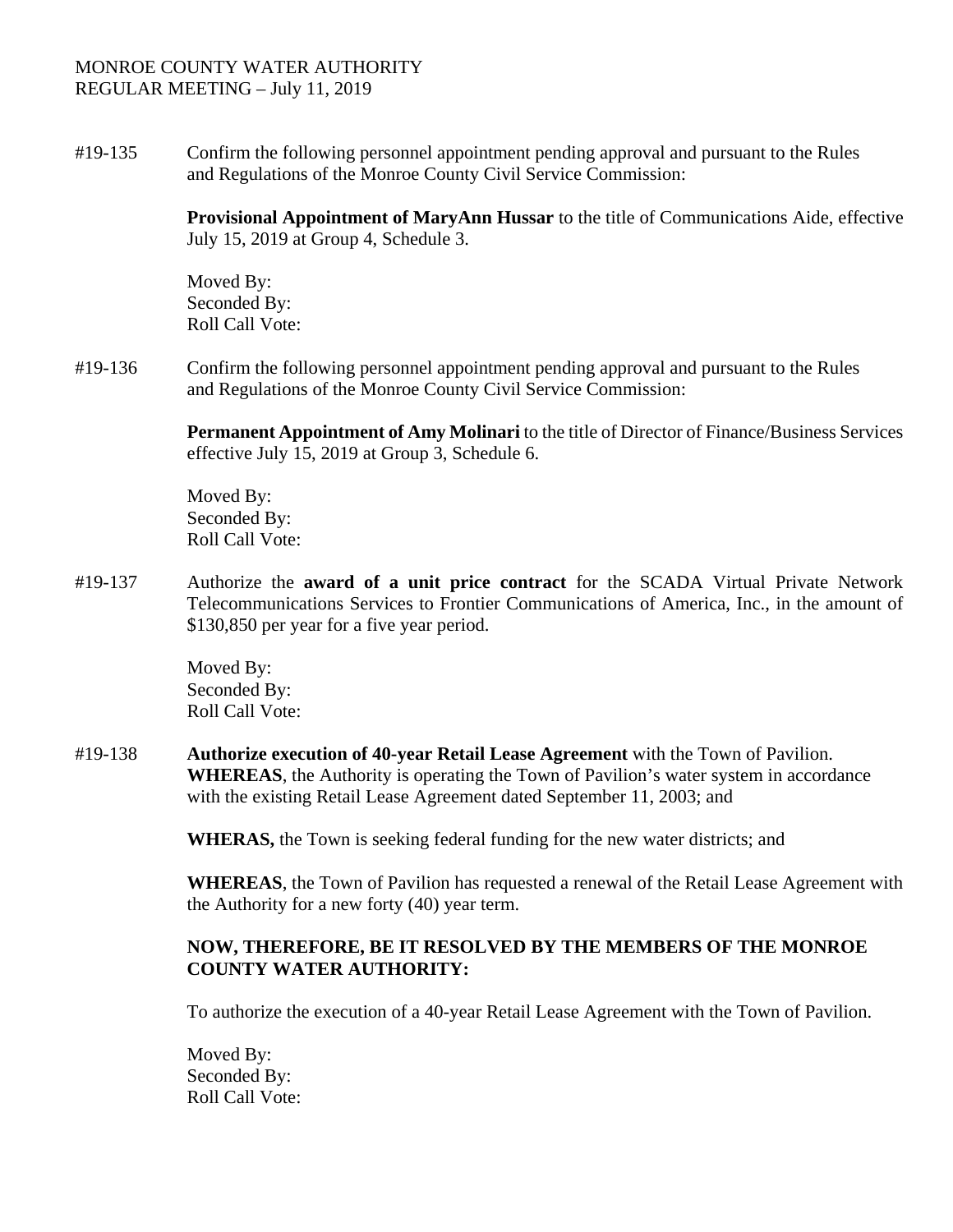#19-139 **Authorize the Executive Director to enter into a Water District Extension Agreement** with the Town of Pavilion for the construction of a new water storage tank.

> Moved By: Seconded By: Roll Call Vote:

#19-140 **Authorize the award of the Standby Generator Optimization – Phase 1 unit price contract** to the low responsive, responsible bidder, Concord Electric Corporation for the bid amount of \$243,000.

> Moved By: Seconded By: Roll Call Vote:

#19-141 **Authorize re-bid award for the purchase of (3) new Overhead Door Replacements** from the low responsive, responsible bidder, Alliance Door in the bid amount which includes installation, of \$18,817.

> Moved By: Seconded By: Roll Call Vote:

#19-142 **Authorize multiple change orders to the Agreement with Crosby-Brownlie, Inc**. for construction of the Scrubber Installation at the Shoremont Water Treatment Plant for an estimated maximum cumulative amount of \$30,000.

> Moved By: Seconded By: Roll Call Vote:

#19-143 WHEREAS, the Monroe County Water Authority (the "Authority") has studied whether it should now **standardize on Watson Marlow Fluid Technology Group ("Watson Marlow") chemical pumps** in order to maintain the efficiency, compatibility, and reliability of the Authority's large and more complex chemical storage and feed systems ("chemical systems"), primarily located at the Authority's Shoremont and Webster Water Treatment Plants, Denise and Parrish Reservoirs, and other select booster pumping stations and storage facilities, and

> WHEREAS, the Production and Transmission Department staff has found this equipment to be significantly more robust, durable, and reliable than other manufacturers' equipment, and

> WHEREAS, the Authority currently has other compatible equipment that will result in smaller parts inventory, and

> WHEREAS, the operations and maintenance staff are trained in the installation, configuration, and calibration of this equipment, and

> WHEREAS, upon the recommendation of the Authority's Production and Transmission Department, the Authority has determined that Watson Marlow chemical pumps are the most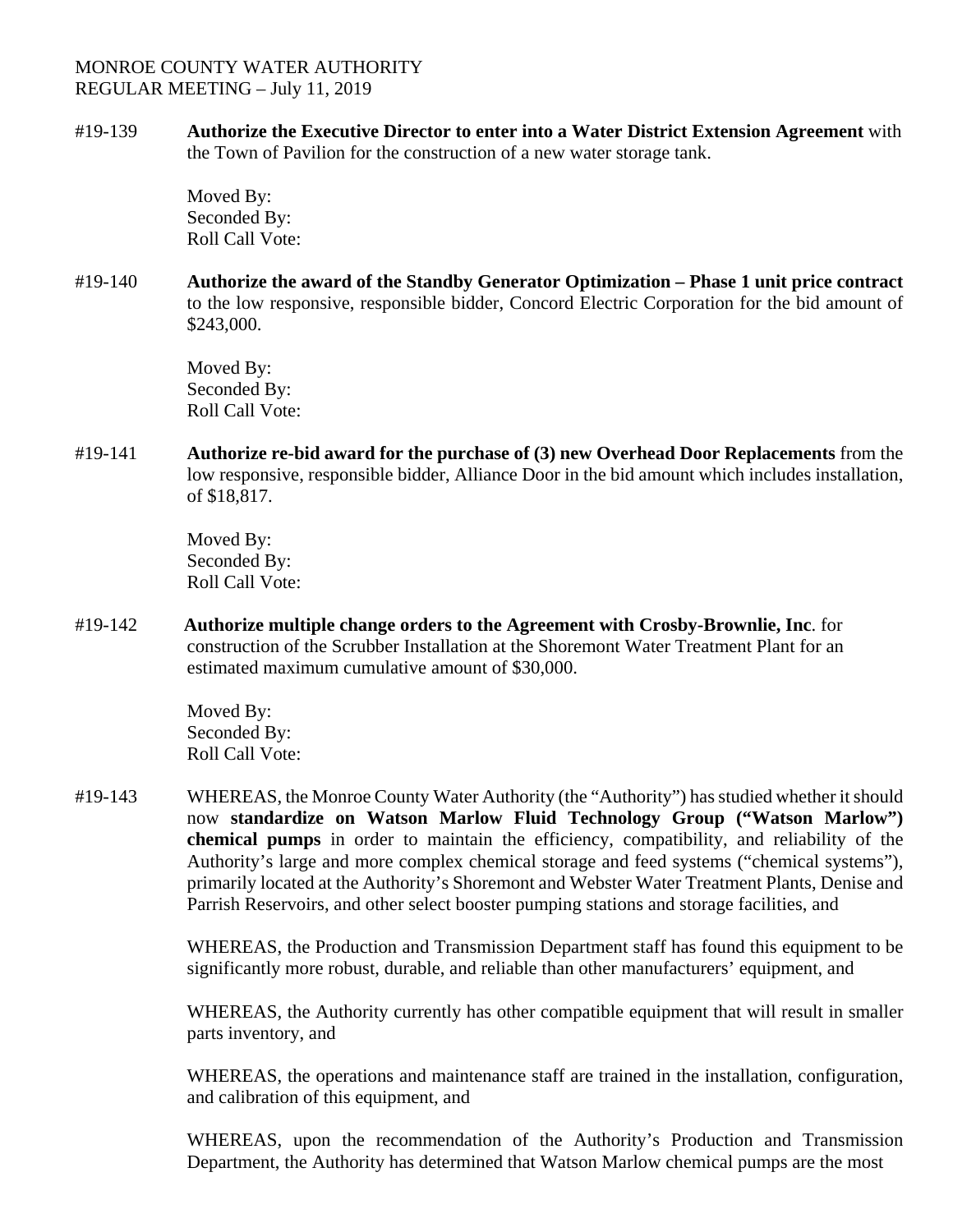efficient and economic equipment currently available for the Authority's large and more complex chemical systems.

# NOW, THEREFORE, BE IT RESOLVED that:

- 1. In order to provide for the most efficient and economic source of chemical pumps and for the reasons stated above, all purchases or procurements by the Authority of chemical pumps, specifically for the Authority's large and more complex chemical systems located at the Shoremont and Webster Water Treatment Plants, Denise and Parrish Reservoirs, and other select booster pumping stations and storage facilities, and any ancillary equipment must be Watson Marlow.
- 2. The Members and staff of the Authority are hereby authorized and directed for and on behalf of the Authority and in its name to do all acts and things required or as may be necessary, or in the opinion of the officer so acting, desirable and proper to effect the purposes of the foregoing resolutions and to cause compliance by the Authority with all of the provisions of the foregoing resolutions.

Moved By: Seconded By: Roll Call Vote:

#19-144 WHEREAS, the Monroe County Water Authority (the "Authority") has studied whether it should now **standardize on Blue-White Industries, LTD ("Blue-White) chemical pumps** in order to maintain the efficiency, compatibility, and reliability of our small and less complex chemical storage and feed systems ("chemical systems") primarily located at the Authority's remote booster pumping stations and storage facilities, and select systems at our water treatment plants, and

> WHEREAS, the Production and Transmission Department staff has found this equipment to be significantly more robust, durable, and reliable than other manufacturers' equipment, and

> WHEREAS, the Authority currently has other compatible equipment that will result in smaller parts inventory, and

> WHEREAS, the operations and maintenance staff are trained in the installation, configuration, and calibration of this equipment, and

> WHEREAS, upon the recommendation of the Authority's Production and Transmission Department, the Authority has determined that Blue-White chemical pumps are the most efficient and economic equipment currently available for the Authority's small and less complex chemical systems.

NOW, THEREFORE, BE IT RESOLVED that:

1. In order to provide for the most efficient and economic source of chemical pumps and for the reasons stated above, all purchases or procurements by the Authority of chemical pumps, specifically for the Authority's small and less complex chemical systems located at the Authority's remote booster pumping stations and storage facilities, and select systems located at the water treatment plants, and any ancillary equipment must be Blue-White.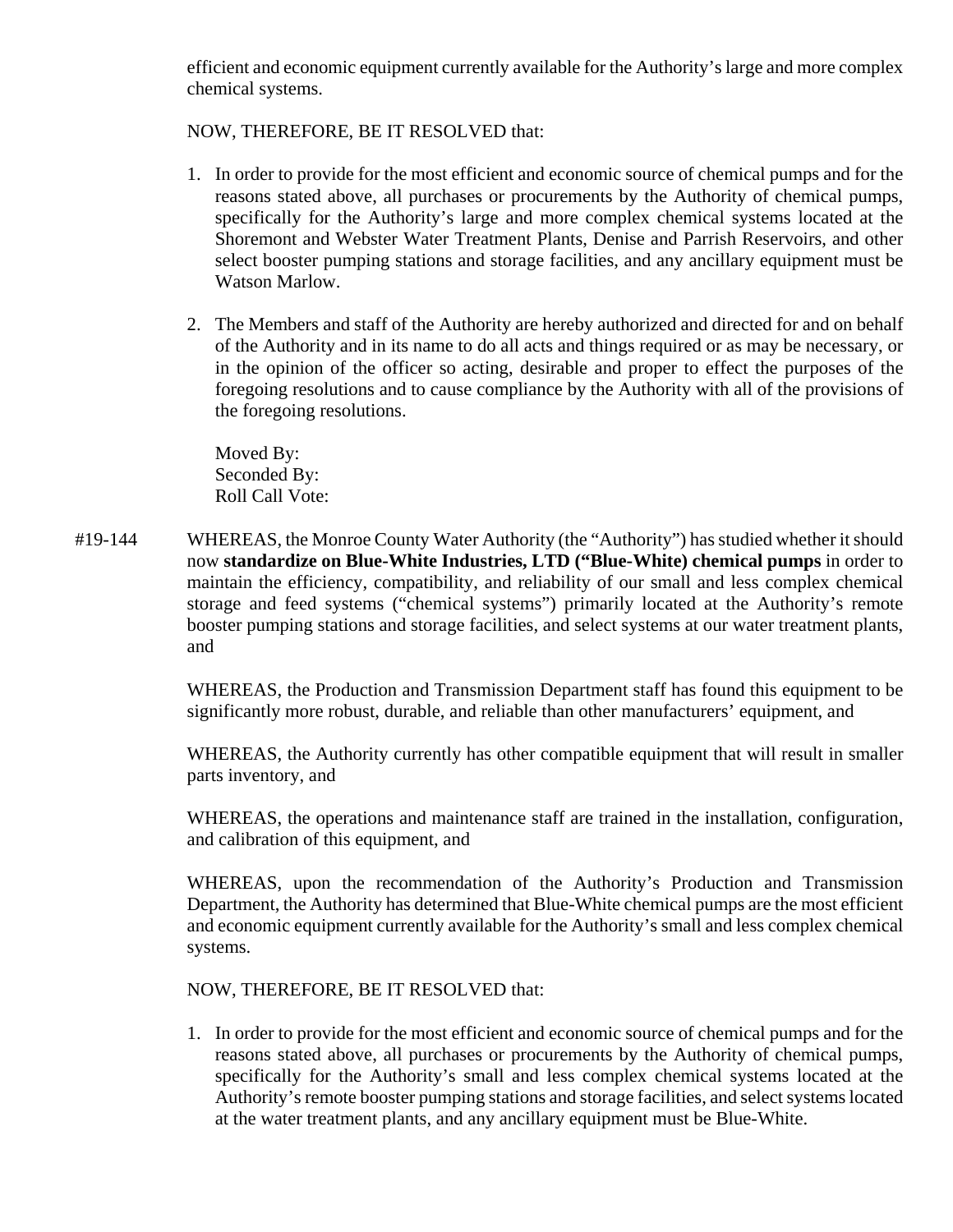2. The Members and staff of the Authority are hereby authorized and directed for and on behalf of the Authority and in its name to do all acts and things required or as may be necessary, or in the opinion of the officer so acting, desirable and proper to effect the purposes of the foregoing resolutions and to cause compliance by the Authority with all of the provisions of the foregoing resolutions.

Moved By: Seconded By: Roll Call Vote:

## #19-145 **RESOLUTIONS AUTHORIZING LEGAL COUNSEL PROFESSIONAL SERVICES**

WHEREAS, each year the Monroe County Water Authority (the "Authority") reviews confidential employee disclosure forms; and

WHEREAS, earlier this year, one such form required further review, but the Authority's general counsel firm had to recuse itself; and

WHEREAS, the Authority decided to hire special counsel to conduct a confidential review and advise the Authority; and

WHEREAS, it was estimated that the review would be under \$15,000 and, pursuant to the Authority's Professional Services Policy and Procedures (the "Policy"), could be approved by staff without Board approval; and

WHEREAS, attorneys at the firm of Tully Rinckey PLLC (the "Firm") had previously served as special counsel on Authority matters and were found to have the knowledge and experience necessary to assist with the review; and

WHEREAS, earlier this year, the Firm submitted invoice #273386 for \$8,280, and the Executive Director of the Authority authorized payment thereof; and

WHEREAS, the Firm later submitted invoice #280214 for an additional \$9,712.95, which pushed the total amount above the \$15,000 limit requiring Board approval.

#### NOW, THEREFORE, BE IT RESOLVED:

- 1. The Members of the Authority hereby ratify the payment of invoice #273386 and approve the payment of invoice #280214.
- 2. The Members of the Authority hereby ratify all other actions taken regarding engaging the Firm as special counsel.
- 3. The Members and staff of the Authority are hereby authorized and directed for and on behalf of the Authority and in its name to do all acts and things required or as may be necessary, or in the opinion of the officer so acting, desirable and proper to effect the purposes of the foregoing resolution and to cause compliance by the Authority with the foregoing resolutions.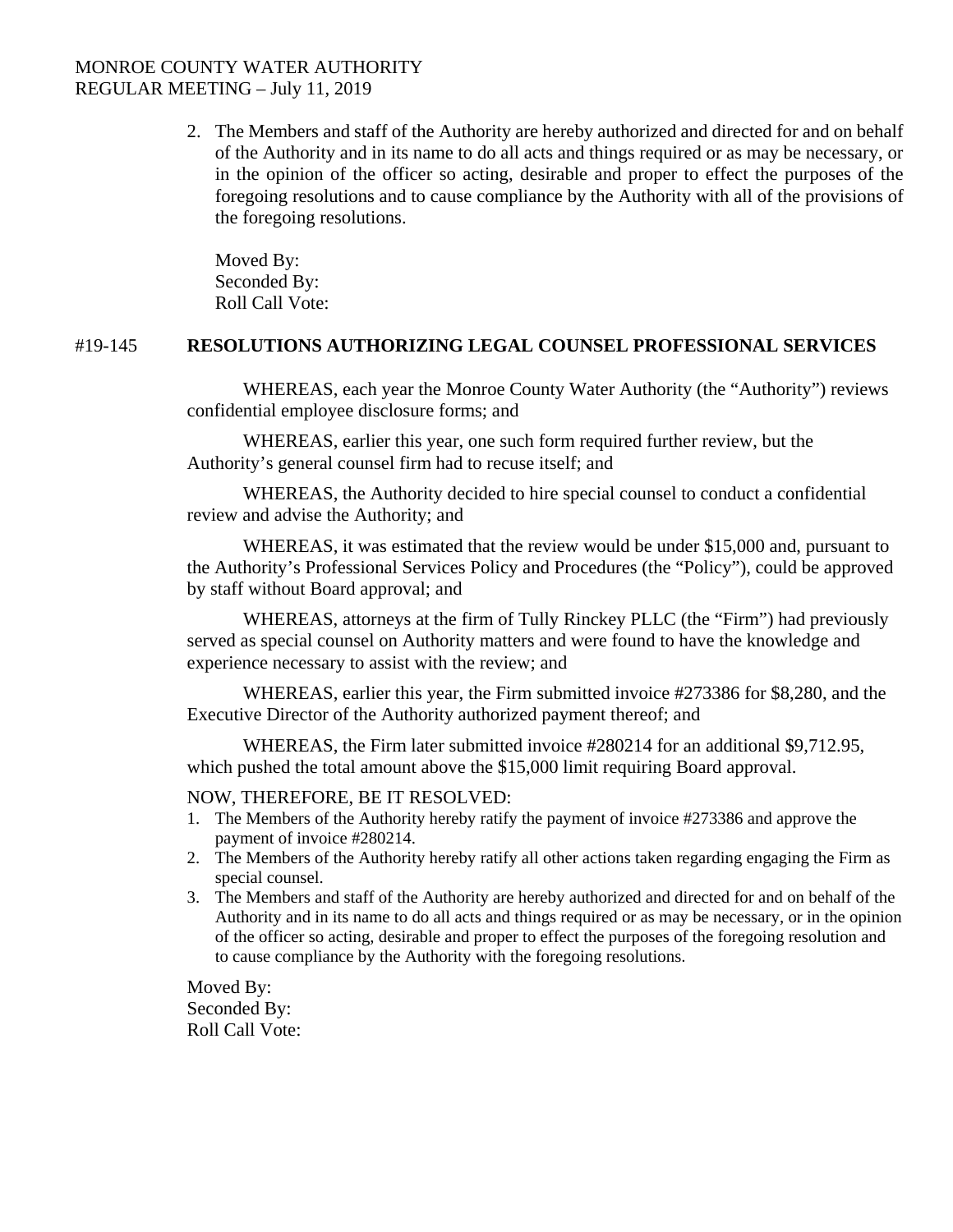#19-146 Authorize the **purchase of Dell Servers under the NYS OGS Umbrella** Hardware Contract Group 73600 – Award 22802 for an estimated total cost of \$50,000.

> Moved By: Seconded By: Roll Call Vote:

#19-147 The Members of the Authority expressly make the following determinations for all awards of Procurement Contracts made during this meeting: (i) the proposed awardee has been found to be responsible; (ii) the proposed awardee complied with the State Finance Law provisions regarding Permissible Contacts (as defined in the Authority's Procurement Disclosure Policy); (iii) the proposed awardee has (or will prior to the final award being effective) complied with the State Finance Law provisions that require disclosure of all information required to be in the Authority's Solicitation Materials (as such term is defined in the Authority's Procurement Disclosure Policy); and (iv) the procurement process did not involve conduct that is prohibited by the Public Officers Law, the Authority's Procurement Disclosure Policy, and the Authority's Code of Ethics and Conflict of Interest Policies.

> Moved By: Seconded By: Roll Call Vote:

## **GOVERNANCE COMMITTEE REPORT**

#19-148 Upon recommendation of the Monroe County Water Authority's Governance Committee, the Board hereby readopts the **Policy Regarding Service Awards Program.** 

> Moved By: Seconded By: Roll Call Vote:

#19-149 Upon recommendation of the Monroe County Water Authority's Governance Committee, the Board hereby readopts the **Food Expenditure & Reimbursement Policy.** 

> Moved By: Seconded By: Roll Call Vote:

#19-150 Upon recommendation of the Monroe County Water Authority's Governance Committee, the Board hereby readopts the **Travel & Expense Reimbursement Policy.**